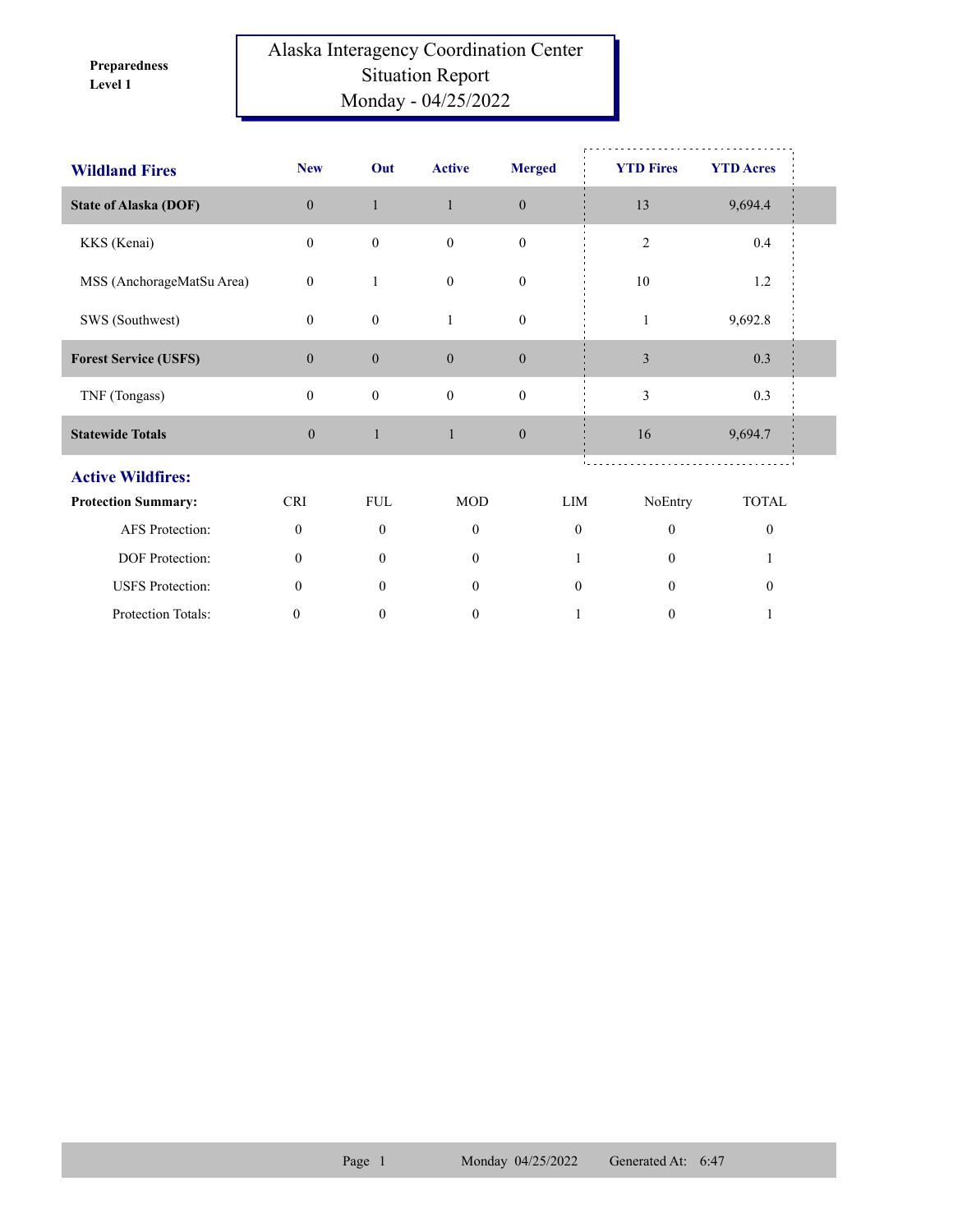## **Active Fires Status Summary**

|                         | Staffed           |                     |                 | Unstaffed           |
|-------------------------|-------------------|---------------------|-----------------|---------------------|
|                         | Contained $(S/C)$ | Uncontained $(S/U)$ | Contained (U/C) | Uncontained $(U/U)$ |
| AFS Protection:         |                   |                     |                 |                     |
| <b>DOF</b> Protection:  |                   |                     |                 |                     |
| <b>USFS</b> Protection: |                   |                     |                 |                     |
| Status Totals:          |                   |                     |                 |                     |

| <b>Active Fires Acreage Summary</b> |                      |                |  |
|-------------------------------------|----------------------|----------------|--|
|                                     | Acres                | Acreage Change |  |
| Monitor                             | 9,692.8              | 2,677.2        |  |
| Out                                 | 0.1                  | 0.0            |  |
| 3 Prescribed                        | 16.0                 |                |  |
| 5 Fires                             | Total Acres: 9,708.9 |                |  |

## **Prescribed Fires**

|                                 | <b>YTD</b> Fires | <b>YTD</b> Acres | New | Active | Out Yesterday |
|---------------------------------|------------------|------------------|-----|--------|---------------|
| Military                        |                  | 1.0              |     |        |               |
| National Park Service           |                  | 0.1              |     |        |               |
| State of Alaska                 |                  | 5.1              |     |        |               |
| U.S. Forest Service             |                  | 14.0             |     |        |               |
| <b>Fuels Management Totals:</b> |                  | 21.1             |     |        |               |

## **Cause Summary For All Fires (Includes Merged Fires But Not Prescribed Fires)**

|        | Human: 14         | 1.8 Acres     |
|--------|-------------------|---------------|
|        | Undetermined: $2$ | 9,692.9 Acres |
| Total: | 16                | 9.694.7 Acres |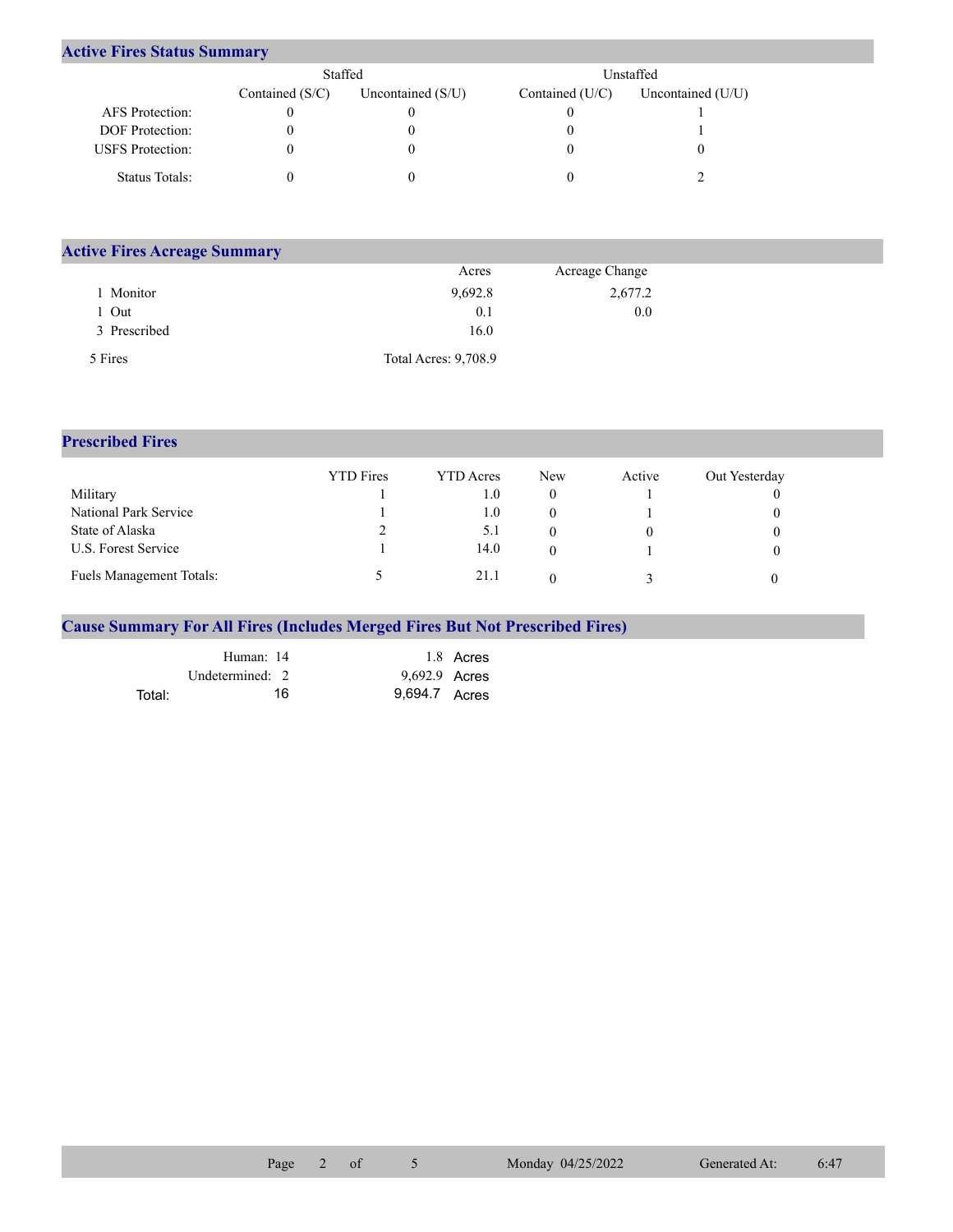| <b>Monitor</b><br>Acres: 9,692.8<br>Acreage Change: 2,677.2<br>Count: 1 |  |
|-------------------------------------------------------------------------|--|
|-------------------------------------------------------------------------|--|

**These fires are currently in monitor status. Monitoring schedules are based on defined timeframes, but are dependent on available resources, and weather conditions. When monitoring occurs, information will be updated.**

| Last Report: 04/23 |                     |             |                                            |                |        | 2,677.2 Acreage Change Since 04/22 |
|--------------------|---------------------|-------------|--------------------------------------------|----------------|--------|------------------------------------|
| PKS1               | Lat: $60\,32.1500$  | Status: U/U |                                            | Acres: 9,692.8 |        | Option: Limited                    |
| 204012             | Lon: $160\,54.7500$ |             | Start Date: $04/16$                        |                |        | Area: SWS                          |
| <b>PNPKS1</b>      | Owner: USFWS        | Unit:       | AKYDR-Yukon Delta National Wildlife Refuge |                |        |                                    |
| 012                | Name: Kwethluk      |             |                                            |                | Cause: | Undetermined                       |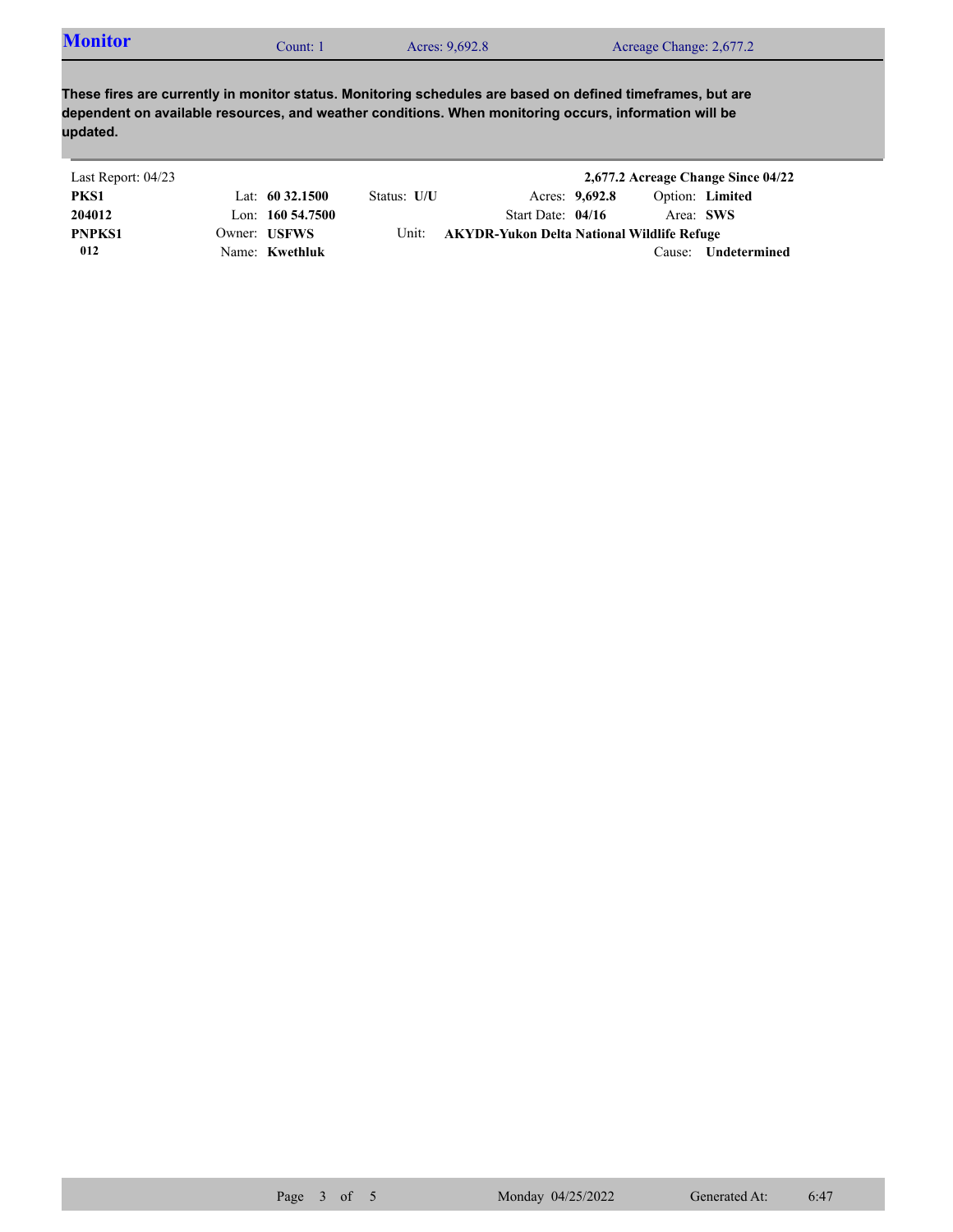| Out                      |              | Count: 1           |                   | Acres: $0.1$ |                                         | Acreage Change: 0.0           |                  |  |
|--------------------------|--------------|--------------------|-------------------|--------------|-----------------------------------------|-------------------------------|------------------|--|
| Daily Report From: 04/24 |              |                    |                   |              |                                         | No Acreage Change Since 04/23 |                  |  |
|                          |              | Lat: $61\,36.1117$ | Status: Out 04/24 |              | Acres: $0.1$                            |                               | Option: Critical |  |
| 201018                   |              | Lon: 149 03.1717   |                   |              | Start Date: $04/23$                     | Area: MSS                     |                  |  |
|                          | Owner: State |                    | Unit:             |              | <b>AKDNS-AK Dept. Natural Resources</b> |                               |                  |  |
| 018                      |              | Name: Riverside    |                   |              |                                         | Cause:                        | Human            |  |

Fire was declared out.